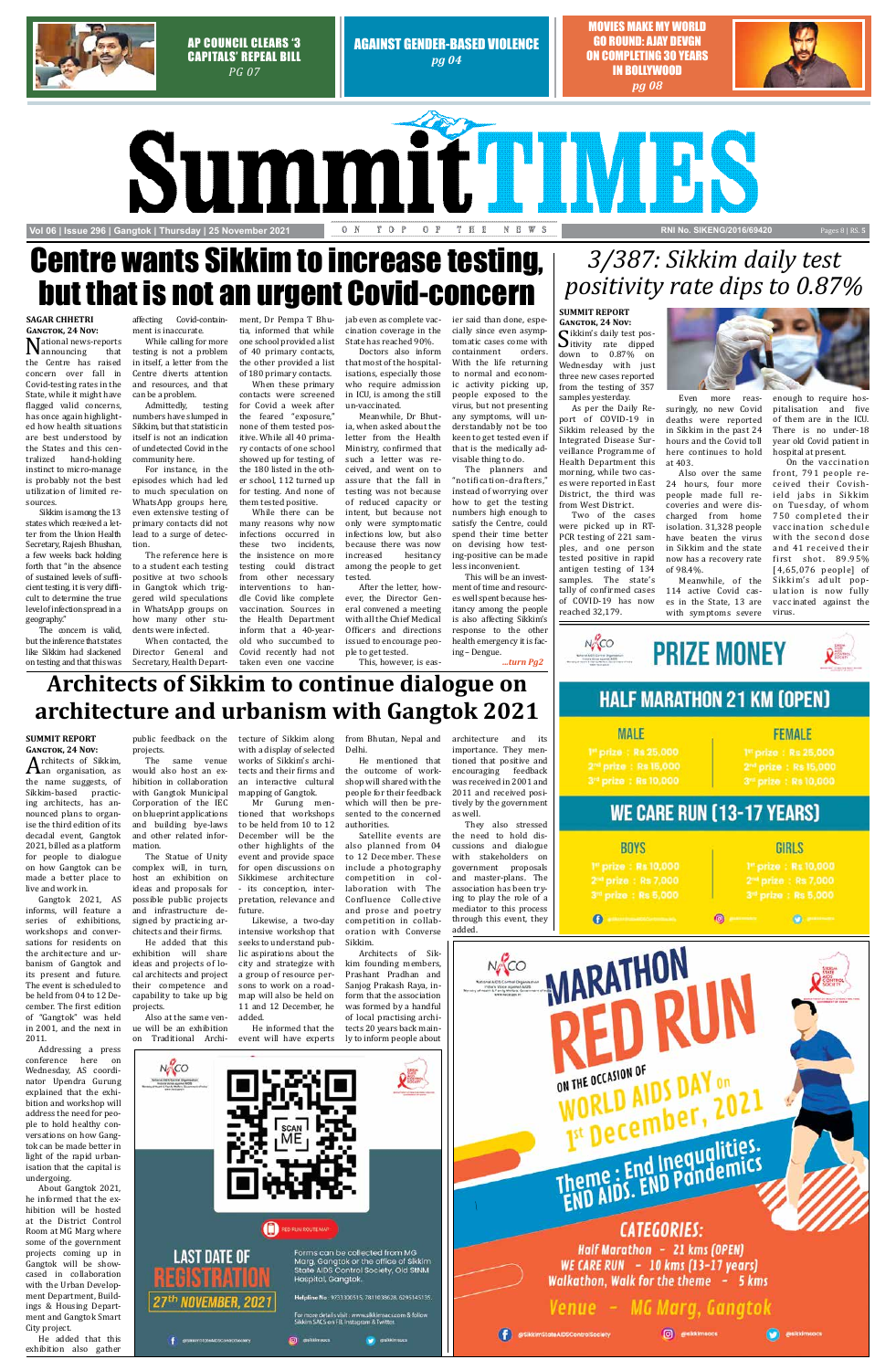## **2 SummitTIMES | 25 November 2021 SikkimSCAN**

Mail us at advertise@summittimes.com or call us at :03592-208698

# **Week-long Paddy Harvesting Festival concludes in Toyang**

**Gyalshing, 24 Nov [IPR]**: The week-long Paddy Harvesting Festival 2021, organised at Toyang under Yangthang constituency in West Sikkim concluded on a high with the spirit of farming practices and traditional cultural events today.

Agriculture Minister Lok Nath Sharma graced the occasion as chief guest accompanied by Minister Bhim Hang Subba, who is also the area MLA, as the guest of honour. The programme also had the presence of Advisors, Chairpersons, Panchayats, Secretary Agriculture Rinzing C Bhutia, Secretary AH&VS Dr Sangey D. Bhutia, Princi-

pal Director Horticulture Sadan Tamang, officials, farmers and others. On the occasion, both

the Ministers came forward to take part in "Kunew phorney/ Dahin" exercise along with the farmers.

bhar Yojana' and urged<br>departmental official departmental and all concerned to give priority in transforming the society by promoting agriculture and livestock

Addressing the gathering, Minister Sharma congratulated Yangthang constituency for organizing such a unique paddy harvest festival and setting an example for promotion of farming practices in traditional tune.

He detailed governmental initiatives accom-

ral population. He informed that the state government recently accorded approval to provide 35% subsidy in fisheries sector under its Skill Startup scheme.

plished under the leadership of the Chief Minister and mentioned that the ruling government has given utmost priority to agriculture and livestock farming sectors for sustainable upliftment of rufarming.

The programme also saw colourful traditional cultural performances and traditional stalls. The final match of the volleyball tournament was also played between Kyongsa Youth Club -A and Super 6, 7th Mile, won by former and lifted the winning trophy along with cash award.<br>Earlier, Ch

Further, he highlighted fisheries potential of the locality and informed that, at least 19 families from the constituency were benefited with Intensive Carp Farming and Raceway Trout Farming.

He also highlighted financial benefits of Production Incentive being provided under 'Mukhyamantri Krishi Atmanir-

He also highlighted financial incentives in Dairy and Piggery sectors under 'Mukhya Mantri Pashudhan Samridhi Yojana' and elaborated provision of subsidy under 'Mukhya Mantri Matshya Utpadan Yojana', Development Through Credit and other farmer friendly schemes. Minister Sharma also touched upon provision of 50 percent subsidy under 'National Livestock Mission'.

Chairman SIDICO, Janak Gurung, who was also the patron of organizing committee, proposed welcome address and the Additional Political Secretary to CM (West) Madhu Sudan Sharma presented thanks note to down the curtain of seven days long Paddy harvesting festival 2021. participating. The tournament is being organised by Friends Forever Sporting Club Yuksam. the initiatives of the state government in the sports sector and criticized the previous government for failing to bring development in the state. of Sikkim president, Re-



The Sports depart-<br>
ment is preparing a<br>
futsal ground in every futsal ground in every Government School, said Lok Sabha MP, Indra Mr Chettri appreciated the efforts of Yuksam Friends Forever Sporting Club in organising the first futsal Gold Cup in

He also recalled governmental initiatives taken up for the Sanskrit teachers in recent years, launching of Sikkim Adhoc Teachers Regularisation Policy 2021 and 'Sikkim Garib Awas Yojana'. The organizing com-

mittee also felicitated both the ministers, volunteers and individuals for their contributions to succeed the event. Birkhaman Limboo was also honoured for laudable role in transforming large area of barren land into cultivable land in the locality. During the pro-

gramme, over one hundred farming household received agricultural tools and farming machines including power tiller, fabricated green house, water harvesting Genap Tank, Water Harvesting Flexi Tank, Pulverizer Machine, Knapsack Sprayer Machine, HDPE Pipe, Chaff cutter, Goattery,

Sheep, poultry farming, Intensive Carp Farming, Trout Culture in Raceway etc.

under which 80% of the the minority communities

## *Lok Sabha MP attends Futsal Gold Cup at Yuksam*

**PRITAM LAMA Yuksam, 23 Nov:**

> Hang Subba, today while addressing the gathering at Futsal Gold Cup tournament in Yuksam, West

Sikkim.

Mr Subba was the chief guest of the 10th day of the tournament which has 45 teams

Mr Subba highlighted

attended the function as

guest of honour.

the state. An exhibition futsal match was also held between SKM Sports wing led by Sikkim Lok Sabha MP, Indra Hang Subba and Yuksam veterans wherein the SKM sports wing won the match.

Futsal Association mon Chettri, who is also a sports medicine expert, Organising Committee general secretary, Sonam Chewang Bhutia in his key-note address said that this event is being organised with an aim to provide proper platform for young talents and engage them in sports.

**Demonstration** on transferring bee from traditional to a movable frame hive was conducted under the NEC fund for the year 2020–21 by District Collectorate PIA, KVK, West Sikkim

Remon Chettri was also felicitated on the day while the organising committee also felicitated MP Indra Hang Subba for his support.

Dr Bhutia, when asked about the degree of hesitation among the people, informed that people are hesitating to come for dengue testing to government hospitals since their samples are screened for other ailments at the same time, including Covid.

What people developing Dengue symptoms are doing instead are going to private testing labs and getting screened on for dengue to avoid chance detection of Covid.

Dr Bhutia does not, however, dismiss the necessity for wider testing and agrees that this was required to get a proper idea on the spread of the virus in Sikkim. The Department makes regular appeals to people to get tested, and especially encouraging primary contacts to do so. Contact tracing is working well for institutions [like schools] which maintain and share proper records, and in such instances, as was seen in the case to two schools in Gangtok, extensive testing is also conducted.

That said, the lower number of testing in Sikkim is not a real concern since test positivity and hospitalisation are very low in Sikkim. Today for instance, only three of 387 samples screened in the past 24 hours returned positive for Covid giving Sikkim a daily test positivity rate of 0.87%.

Of the 114 people who are still positive for Covid in Sikkim, only 13 are with symptoms severe enough to require hospitalisation.

#### Centre wants Sikkim...

## **Workshop organised on MOMA initiatives**

**Namchi, 24 Nov [IPR]:** A workshop on Initiative of Ministry of Minority Affairs (MOMA) was organised in joint coordination with Primitive Tribe Welfare Board, Social Justice, Government of Sikkim at NMC Conference Hall, Namchi, today. The program was at-

tended by Chairperson, Primitive Tribe Welfare Board, Chewang Norbu Lepcha. He was accompanied by Additional Director KL Lepcha, Primitive Tribe Board Member Nomi Lepcha, Skill Development Research Person Jaganath Sharma, Panchayats from 10 GPUs under Namchi BAC, WI (MOMA) Division



www.summittimes.com | news@summittimes. com | advertise@ summittimes.com

Institute Nodal Officer. Additional Director KL Lepcha, in his address, highlighted the various schemes of Pradhan Mantri Jan Vikash

Gyalsten Wongdi Lepcha, resources can be utilised for projects related to Education, Health & Skill. He informed that Minority Concentrated

Karvakram

Blocks (MCB) can be developed by creating socio-economic infrastructure, providing basic amenities and ensuring holistic development of

> He also reflected about Minority Scholarship Schemes like Post Matric Scholarship to students belonging

to Minority students, Pre-matric Scholarship to students belonging to Minority students, Merit cum Means based Scholarship Students belonging to Minority Students. Gyalsten Wongdi

Lepcha, WI Headquarter, spoke about the technical issues and process for applying Minority Scholarship Schemes through National Scholarship Portal (NSP) www.scholarshipgov.in.

He also informed about the roles and re-

sponsibilities of Institutional Nodal Officer at school or institutional level. He also highlighted about various scholarship schemes like

Pre-Matric and Post-Matric scholarship for ST, SC, OBC, & EBC(Economically Backward Class) through state portal websitewww.socialwel -

farescolarship.sikkim. gov.in.

He further informed that the last date of submission of the form is 30th November 2021 which can be extended for a week.

Jaganath Sharma informed about the various Skill Development

Schemes being initiated by Central Government. It may be mentioned here that the same program was conducted simultaneously at Ravangla BAC, today.

## Awareness on livestock rearing by ICAR-KVK East



and Poultry Rearing" for doubling farmers' income on 23 Nov at Beyong-Phegyong Gram Prasasan Kendra as part of Azadi Ka Amrit Mahotsav celebration, a press release informs.

**SUMMIT REPORT Gangtok, 24 Nov: LAN-NVN EAST SIKKIIII**<br>organized an aware-<br>ness programme on CAR-KVK East Sikkim ness programme on<br>"Profitable Livestock "Profitable tor, ICAR, Sikkim Centre, Tadong, Dr R Laha, Panchayat President, Kesang Tamang and other Panchayat members of the GPU.

The programme was attended by Joint Direc-

About 30 farmers from Tirkutam,<br>Sangkhola. Tsha-Sangkhola, Tshalumthang,<br>and Z Zinglamasha wards of the GPU were given hands-on training on scientific livestock management during the programme.

**Demonstration on bee-keeping at Tashiding**

**SUMMIT REPORT Gangtok, 24 Nov:**

at Tashiding, West Sikkim, today. Re-

#### source person KVK Scientist, JP Dulal, and Tech Helper, Scientist KVK West, Bijay Biswakarma, BDO, Garap Dorjee Bhutia, PI, BS Subba and about 50 progressive beekeepers attended the program.

## *Agri Minister chairs meeting on Krishi Mela in Melli*

**Namchi, 23 Nov (IPR):** Minister, Agriculture, Horticulture and Animal Husbandry and Veterinary Services, Lok Nath Sharma held a meeting with the departmental official of South District with regard to organize 'Krishi Mela-cum-distribution Program' in Melli constituency today.

The meeting had the presence of Additional Political Secretary (South), Anjeeta Additional (Director) Animal Husbandry and Veterinary Services/(South), Dr Artha Lall Rai, Joint Director (Horticulture), Dr

Dikendra Bhujel, Joint Director (Agriculture), Dr Pratap Subba, officials, social activists and others.

The Meeting had detail discussion on various components to be included in Krishi Mela namely exhibition of Self Help Groups, distribution of subsidised loan under Development Through Credit, Awareness generation on farmers friendly

schemes, token distributions and many others. The day long programme has been scheduled to be held on 08 Dec 2021.

Minister Sharma also suggested official's to encourage participation of students during the Krishi Mela to enhance their practical skills in farming.

Additionally, he also shared that a notable growth is observed in Dairy sectors in the state with sharp rise in production of milk and formation of new Milk Producers Cooperatives Societies.

Dr Dikendra Bhujel, informed that the department has released around Rs 55 lakh as production incentives

to over 1000 farmers in the first installment in South District under newly launched Mukhya Mantri Krishi Atmanirbhar Yojana. The Farmers have received the production incentives of notified crops, vegetables and fruits through Direct Bank Transferred.

**Free vaccination camp by Rotary Club of Siliguri**



**SUMMIT REPORT** GANGTOK, 24 NOV:  $\Gamma_{\text{max}}^{\text{reevacination camp}}$ was organised by Rotary Club of Siliguri Metropolitan in as-

sociation with Siliguri Municipal Corporation at Bright Academy, Punjabipara, today where around 325 people were vaccinated.

#### *Court orders inquiry into police investigation in Delhi Riots case*

**New Delhi, 24 Nov [PTI]:** A Delhi court has ordered the police to investigate whether a deliberate attempt was made to shield five men who

were discharged in a February 2020 riots case due to the lack of sufficient evidence.

Additional Sessions Judge Virender Bhat discharged five men accused of allegedly being part of a riotous mob, looting a medical shop and house of the complainant Firoz Khan, and taking away medicines and cosmetics worth about **₹** 22-23 lakh on February 25, 2020.

The judge said the accused were not let off because the incident in question did not happen or that they were falsely implicated but merely for the reason that there was no sufficient evidence produced against them.

"Let the DCP North-East District conduct an enquiry into the manner in which the investigation was conducted by the IO in this case to find out whether or not there had been any deliberate attempt to shield the offenders and submit a report to this Court on the next date of hearing," he ordered.

The sessions judge further noted that Firoz Khan was the only witness in the case who claimed to have identified the accused as assailants and that too from the photographs shown to him in the police station.

#### Cabinet approves Farm Laws Repeal Bill, 2021: Govt

**New Delhi, Nov 24 (PTI):** The Union Cabinet on Wednesday approved a bill to repeal the

three farm laws, which triggered protests at Delhi borders by thousands of farmers.

This was announced by I&B Minister Anurag

net meeting chaired by Prime Minister Narendra Thakur said the Cabinet completed the for-

Modi.

Thakur after the Cabibe introduced in Parlia-

mality of approving the repeal of three laws, as announced by the Prime

Minister on November 19. The new bill will now

ment for passage in the upcoming Winter session beginning November 29.

The repeal of these three legislations has been one of the key demands of around 40 farmer unions protesting against these reforms for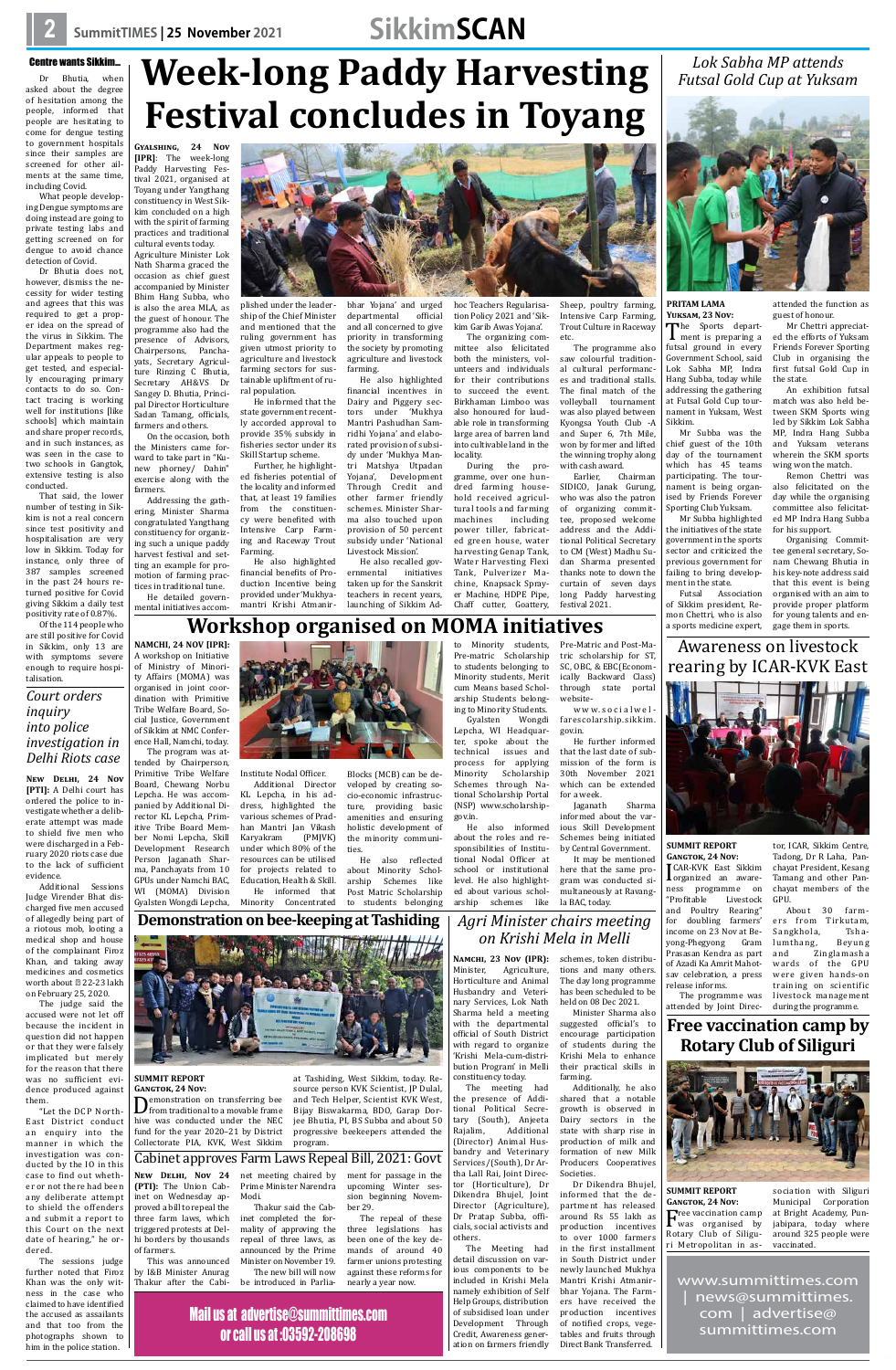## **CapitalTIMES SummitTIMES |25 November 2021 3**

# **Sikkim lad declared state winner of India@75: Youth Ideathon**

## **SUMMIT REPORT**

GANGTOK, 24 Nov:<br>
Cikkim boy Mehraj **S**IKKIM boy Mehraj<br>Pradhan's idea of<br>Army Safety Gate was **D**Pradhan's idea of selected as the top innovative idea from the state of Sikkim for which he was declared state winner of India@75: Youth Ideathon 2021, an online event organized for students of Class 6 to 12 by CBSE in collaboration with Management & Entrepreneurship and Professional Skill Council (MEPSC) established under Ministry of Skill Development and Entrepreneurship. The ideathon intended to develop and build innovation and entrepreneurship skill in school students.

Mehraj's innovative idea of Army Safety Gate is based on sensor tech-

nology which can avert tition held on 28 January car suicide bombing attack in the Army cantonment area as such incidents are repeatedly 2021 as a part of INNO-VO-FEST 2021 organized by North Bengal Science Centre.

> **Power** Department<br>a State Designated<br>Agency, Government of Agency, Government of Sikkim organised "Model Energy Efficient Village Campaign" at Ribdi-Okhrey, West Sikkim, on 23 Nov, a press release informs. Minister for Power and Labour Department, MN Sherpa attended the event as

happening in many parts of India which motivated him to develop such technology. His idea was selected from amongst 62000 ideas submitted by students from across the country who participated in the ideathon. Top 125 innovative ideas were selected for the final round selection process in a 3 stage event. The Certificate and the token prize money was handed over to him in an award function held at IIT Delhi on 20 Nov 2021. For the same innovative idea, he was able to secure first position in Online Scientific and Mehraj is the eldest son of Ashok Pradhan and Sharmila Kri. Pradhan of Tarpin, Rhenock and is a class ten student currently pursuing his education from St. Augustine's School, Kalimpong. His interest lies in Mechatronics; he has set-up a small lab in the house itself where he has developed several

Innovative Idea Compe-

devices using sensor technology such as obstacle avoiding cars, smart stick for visually impaired person, smart dustbin, smart hand-sanitizing machine, land mine detector, street light generator from the road speed breaker, etc. during the COVID-19 pandemic lockdown.



Model Energy Efficient Village

# Campaign at Ribdi-Okhrey

**SUMMIT REPORT Gangtok, 24 Nov:**

chief guest. officers of the Department PCE-cum-Secretary, Karun K Pradhan, PCE-I, Ganesh Chettri, Chief Engineer(West), Bikash<br>Deokota, Additional Additional Chief Engineer (West), BK Rai also attended the program. All the Panchyat members of Ribdi and Okhrey along with general public were gathered for awareness servation.

Superintending Engineer-cum-Nodal Officer(SDA), Pemba Lepcha made the gathering aware about the State Designated Agency, Bureau of Energy Efficiency (BEE) and shared importance of Energy Conser-

vation act 2001.

subjects ing Materials for Food Products, Thermoforming- Skin and Blister Packaging for Food Products of MSME Entrepreneurs and Bar Coding for Supply Chain program on energy conthe public.

On the occasion PCE-I, Ganesh Chettri addressed the gathering and highlighted various schemes of Power Department. PCE-cum-Secretary, Karun K Pradhan congratulated the public of Ribdi-Okhrey for being the first Energy Efficient village in the state. The state Designated Agency also displayed First Energy Vehicle for the public of Ribdi-Okhrey and shared the driving experience to

demonstration and Screening of Video and Packaging Operation for Food Products and Packaging of Food Products were also disinclude Testing and Bidhan Das, SIMFED, The programme had the presence of Director, MSME, Commerce and Industries Department, Deputy Dir e c t o r - c u m - B r a n c h Head, Ravikumar, Indian Institute of Packaging, Kolkata Centre, members from FPOs, Temi Tea Estate, Di-

## **SUMMIT REPORT Gangtok, 24 Nov:** Sikkim Cricket Associa-<br>an awareness program/

The Minister instructed the officials of the department to work efficiently and maintain the quality of sanctioned work. Further, he urged all the substations to take all safety measures. He urged the public to utilize power judiciously. The Minister also

shared about Electrical Appliances Loan for C&D categories of regular government employees for which potential borrower can avail upto Rs.1 lakh interest free loan from SISCO bank for buying 5star label electrical appliances like refrigerator, AC, TV, washing machine, etc.

**Falcon FC edged past**<br> **Phoenix FC 1-0 today**<br> **to make it to the finals of** to make it to the finals of the Gold Cup Futsal tournament underway here at the community ground.

Five 9 watts LED bulbs were given to each household and total 960 households were covered in this scheme.

## **Two-day training on packaging of fresh and processed Foods**

**Gangtok, 23 Nov (IPR):**  A two-day capacity building and training programme on "Packaging of Fresh and Processed Foods" was conducted here at Animal Husbandry and Veterinary Services Training and Extension Hall, Gangtok today.

> A two-day long exhi-<br>of paintings started here at of paintings started here at MG Marg on Wednesday. The event is part of a literary festival Sikkim Sahitya Utsav 2021 to mark the second anniversary of a local media house, Hamro Varta Television on 26 Nov at Manan Kendra.

The programme was organized under Pradhan Mantri Formalization of "Micro Food Processing<br>Enterprises Scheme" Enterprises (PMFME) under the aegis of Ministry of Food Processing Industries, Government of Sikkim and Indian Institute of Packaging, Kolkata Centre. A total number of forty-five participants registered for the training pro-

products through attractive packaging methods.

gramme. The (PMFME) scheme launched under Aatmanirbhar Bharat Abhiyan, is a centrally sponsored scheme with an objective to enhance the competitiveness of existing individual micro-enterprises in the unorganized segment of the food processing industry and to promote formalization of the sector and provide support to FPOs, SHGs, and Cooperative societies to add further value to their knowledge of packaging to market the product. The main objective of the two-day programme was training on packaging of Sikkimese products to the general public of the State.<br>Various such as principles and functions of Packaging for Fresh and Processed



Secretary, Commerce and Industries Department, HK Sharma in his inaugural address said that packaging plays a vital role in marketing the product at national and international level. He said that the State of Sikkim has all the products but lacks the

The 5 kg foodgrain per person per month is being provided free of cost to more than 80 crore beneficiaries under the PMG-KAY.<br>The

played during the programme. The second day of the programme will Evaluation of Packag-

Foods, Packaging of Fresh Foods, Processed Foods and Packaging of fruits and vegetables.<br>Live demonstration also scheduled to have an interactive session and distribution of training certificates.

The scheme was<br>initially launched for launched for three months from April 2020 to provide relief to poor people amid the<br>COVID-19 pandemic, pandemic, leading to the nationwide lockdown. It has been extended several times since then.

## Fresh Covid cases 22% higher than yesterday, active cases in country lowest in 537 days

Management and Logistics. The programme is ing sector.

rectorate of Handloom and Handicrafts, Spices Board, various Co-operative societies, rural and urban Self-Help Groups, individual entrepreneurs and individuals involved on food process-

**SICA conducts parents & guardians awareness meeting**



an awareness program/ meeting for the parents and guardians of cricket players and children of Sikkim. A SICA press release

informs that the parents and guardians from all districts of Sikkim were

invited to Gangtok for a meeting wherein they were apprised of the camps that are being conducted by SICA at Rangpo Sikkim Crick-

et Ground from 01 Dec, 2021 till 02 Jan, 2022 for U-16 boys of the state. The floor was kept open for any suggestions, especially for fam-

ilies who live in remote

areas of Sikkim as it is a challenge to keep them informed regarding the various activities that are regularly being conducted.

"We hope that such interactions will help bridge the gap if any and improve information sharing and communication," the release mentions.



#### **PRITAM LAMA Yuksam, 24 Nov:**

Falcon FC will be taking on XI-Batch Police for the title after XI-Batch Police squeezed past Munal FC in the second semifinal decid-

ed in a shootout 5-3. The day also featured cultural presentations by school students and local cultural troupes and had Sikkim Krantikari Morcha's West District coordi-

chief guest.

#### nator Nandu Gurung as The tournament had Deputy Speaker Sangay be decided on the 25th.

begun on 14 Nov and will Lepcha is scheduled to attend the Futsal Gold Cup finals as chief guest.

## **Painting exhibition-cumauction begins at MG Marg**

#### **Sagar Chettri GANGTOK, 24 Nov:**

Speaking to media persons here on Wednesday, Political Secretary to the CM, Jacob Khaling, who is patron of the organizing committee, mentioned that a sit-and-draw painting competition was organised as part of Sikkim Sahitya Utsav 2021 to provide a platform to students to showcase their talent and to further encourage them.

more than 100 online entries for the competition and judges shortlisted 40 artists for the final competition held on 21 Nov at White Hall.He informed that the painting competition was organized in three categories of class III to VI, Class VII to X and Class XI to Under Graduate students.

It is informed that the organizers have received to reach Gangtok today for the festival, while popular

pealed to people to visit the exhibition and buy paintings to motivate students. Speaking on the upcoming Sikkim Sahitya Utsav 2021, he informed that celebrity poet, Navraj Parajuli from Nepal was scheduled

The paintings of first three winners of each category and other paintings have been displayed in this exhibition-cum-auction for two days at MG Marg, Mr Khaling informed. He ap-The event is part of the mission to build an intellectual society and to promote literary tourism in the near future in Sikkim, he stated.

poets, Pavitra Lama from Darjeeling and Manoj Bogati from Kalimpong will arrive tomorrow. He added that these popular poets along with litterateur, Parvin Rai Jumeli from Sikkim would recite their poems in the main function. The stage would also be shared by winners of poem recitation competition.

President Press Club of Sikkim, Joseph Lepcha mentioned that around 70 guests from Nepal, Siliguri, Darjeeling, Kalimpong and Dooars are coming for the festival. He mentioned that eminent literary figures from Sikkim, Darjeeling and Kalimpong would be felicitated during the programme.

#### *Sikkim kicks off Santosh Trophy campaign with a win*

#### **Summit Report** GANGTOK, 24 Nov:<br> **C**ikkim started its cam-Sikkim started its cam-<br>paign with a victory<br>in the zonal round of the in the zonal round of the 75th Hero Santosh Trophy 2021-22 at Kalyani Stadium, West Bengal. In its first match on Tuesday, Sikkim outplayed Chhattisgarh by 2-0.

Abishek Rai scored the first goal for Sikkim in the 35th minute and Bibek Bhutia sealed Sikkim's 2-0 victory with his goal in the 78th minute. Sikkim's Kintup Lachungpa was adjudged as Player of the Match. The prestigious tournament is being organised by All India Football Federation.

Sikkim Football Association president, Menla Ethenpa congratulated the chief coach and the entire state team for the victory. Sikkim will take on West Bengal in its

next match to be played on Thursday.

#### *Govt extends 5-kg free foodgrains scheme till March 2022*

**New Delhi, Nov 24 (PTI):** The Union Cabinet on Wednesday decided to extend till March the free foodgrains supply under the Pradhan Mantri Garib Kalyan Anna Yojana (PMGKAY) to provide relief to ration cardholders.

The 5 kg foodgrain is being provided over and above the normal quota under the National Food Security Act (NFSA).

The PMGKAY has been extended by four months till March 2022, informed I&B Minister Anurag Singh Thakur after the Cabinet meeting.

**New Delhi, Nov 24 (PTI):** India added 9,283 new coronavirus infections taking the country's total tally of COVID-19 cases to 3,45,35,763 while the active cases declined to 1,11,481, the lowest in

537 days, according to the Union Health Ministry data updated on Wednesday.

The death toll climbed to 4,66,584 with 437 fresh fatalities, according to the data updated at 8 am.

The daily rise in new coronavirus infections has been below 20,000 for 47 straight days and less than 50,000 daily new cases have been reported for 150 consecutive days now.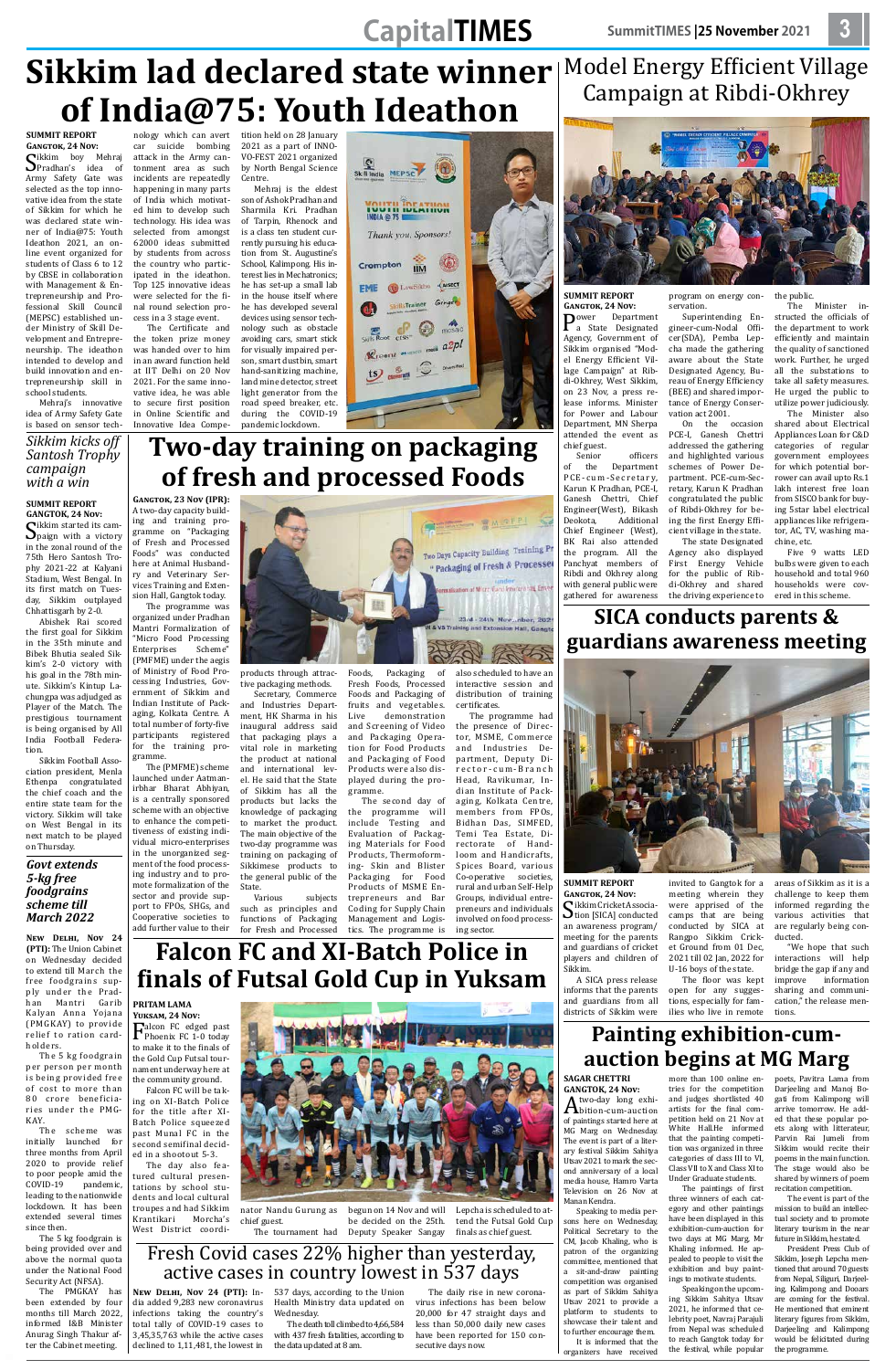#### To book ad-space, contact SummitTimes at GANGTOK:



For circulation details Contact: (Sandeep) 9734152451

& for Advertisement booking at 9933427505 or at office no 03592 208698. Mail us at advertise@summittimes.com

#### **Siliguri:**

Mr. Mani Rai, M/s. Space Ads, B.R. Ambedkar Building, Room No.7, 1st floor. Opp. Ganga Hotel. Hill Cart Road. Siliguri – 03. Ph. 9832318644/ 9800682989/ 9153035100 or mail at mani\_siliguri@yahoo.co.in.

#### **Kolkata office:**

Irshad Ali/ Imteeyaz. Synapse, 6, Madan Street, Mezine – 2, 2nd floor. Kolkata – 700072. Ph. 033-22124348/ fax 033-22124337/ mob. 9830547774/ 983108397. E-mail: contact.syn-

**Example 10 December 10 December, the Unit-**<br>Ed Nations and women's groups around the world<br>gather ranks to organize "Sixteen Days of Activism Against gather ranks to organize "Sixteen Days of Activism Against Gender Violence" to draw attention to the continuing violence against women, at home, out in the open and in the work-place. The string of special Days include 25 November, designated by the UN as "Day Against Violence Against Women"; 01 December, "World AIDS Day"; 06 December, "anniversary of the Montreal Massacre" when 14 women engineering students were gunned down for being feminists and 10 December, "Human Rights Day".

## Against Gender-Based Violence

#### *For a fortnight, discuss the denials and ill-treatments foisted on women*

A Day is earmarked for issues demanding consistent governmental and people's support so that at least once a year, they take centre-stage and force everyone to take notice. The fact that violence against women demands 16 Days of Activism in the public domain [with those involved in curbing it working at their own levels the rest of the year] says a lot about how much this underbelly of the society continues to haunt. The 16 Days are not just marked for India or the Middle East which are notorious for their persistent insult of women, but are observed across the world. The choice of 'Days' which fall during these 16 days is also telling. It is important to remember abused women on World AIDS Day because a victim of abuse is not in a position to demand safe sex. The carnage of Montreal remembered on 06 December is important because it brings home the fact that violence against women is not just a Third World aberration and is a social concern all over the world. Rounding up the 16 Days of Activism against gender violence with the Human Rights Day is apt for obvious reasons – human rights are infringed upon not only by the establishment, but also by people at home, by husbands who beat up their wives and families which sanction female foeticide and look the other way when an abused lady needs support or work hard to justify denials on the basis of gender and appear comfortable with unequal treatment.

**THECONVERSATION.COM**<br> **A** s an environmental historian  $A<sup>s</sup>$  an environmental instorian<br>I spend a lot of time thinking about I spend a lot of time thinking about how the past can help us confront our current crises – especially climate change.

In the context of Sikkim, as far as the official policy goes, women's issues are not ignored here, but the establishment can only ensure the Rights, it cannot prick social conscience. For something like that, women, at least for some days in the year, need to come out on the streets, they need to be contacted in the bastis and the towns, they need to rally together and understand what their rights are, realize how some of them are still victims at home and at the work place and decide how things can be improved. In any society where alcoholism and substance abuse are high and where parochial nationalism is not only not frowned upon but even embraced and where women continue to be denied equal treatment, domestic violence can be expected to be high as well.

It goes without saying that domestic violence is not rare in Sikkim, or anywhere for that matter. What is also a fact is that domestic violence is loud and vicious, meaning that neighbours in the now cheek-by-jowl tenements of Sikkim are also in the know of these violent episodes. But no one intervenes. Even if one is to accept that domestic disputes are uncomfortable situations to intervene into, surely, when violence comes into the mix, someone should have done something… called in the cops at least. Societal indifference is actually an instigator for domestic violence. According to a report released by the World Health Organisation [WHO], up to 70% of women experience physical and/or sexual violence by an intimate partner at some point in their lives. What is the statistic for Sikkim? We have not even bothered to find out. That is how uncaring Sikkim is because it is comfortable with being so un-informed. Violence against women is an issue that needs to be addressed and it is not the government's job to do even this for the society – it has to be the civil society, social bodies and women's organizations that have to stand up to the task and address the problem. Such engagement is also necessary because only after the society at large resolves to address an obvious problem which stares them in the face every day, will it eventually mature to address the more nuanced and chronically internalized denials and ill-treatments like compromised identities, stifled ambitions and inexcusable sidelining of women in Sikkim. But then again, with even the tokenism missing, expecting genuine interventions might be a bit too much.

# **The lessons 'Moby-Dick' has for a warming world of rising waters**

## **Aaron Sachs**

And there's a lot of help to be found in the 1800s, from the appreciation of wildness in Henry David Thoreau's famous "Walden," to the rise of ecology, the science of interdependence. "We may all be netted together," Charles Darwin scribbled in his notebook.

by-Dick To make your mind a more Trationship with Tshmael 1st at the Queequeg's interdependent revery center of "Moby-Dick." Their fates are interwoven; Queequeg is Ishmael's "inseparable twin brother." In one scene, the harpooner dangles over the water, attached by a cord to Ishmael, so that "should poor Queequeg sink to rise no more," our narrator would go tumbling into the sea as well.

But my nomination for the most helpful climate manual ever written might be a surprise: "Moby-Dick."

Herman Melville's epic novel about life aboard a wayward whaling ship, published 170 years ago this month, does not have a reputation for being particularly pragmatic, unless you're looking for tips on swabbing the decks or hunting creatures of the deep. And no, I'm not suggesting that we go back to burning sperm oil.

What makes "Moby-Dick" especially relevant right now is that it offers a spur to solidarity and perseverance. Those are qualities societies may need to stock up on as we face the overwhelming threat of climate change. The novel has no straightforward moral, but it does remind readers that we can at least buoy each other up, even as the water swirls around us.

The Uyping is one of the most common things we<br>do on our mobile phones. A recent survey<br>suggests that millenials spend 48 minutes each suggests that millenials spend 48 minutes each day texting, while boomers spend 30 minutes.

EXISTENTIALISTS AT SEA

Climate change touches on time scales and planetary systems that humans aren't wired to fathom. But at the same time, it can be seen as just another challenge we've brought upon ourselves through societal failings.

Perhaps it's more helpful, then, to think about climate change not as a brand-new "existential threat," but as the kind of age-old crisis that is tailor-made for existentialism – a philosophy, as the scholar Walter Kaufmann put it, that is all about "dread, despair, death, and

dauntlessness." The basic idea is to recognize how treacherous and unknowable your path is, and then to continue on anyway.

"Moby-Dick" is clearly an existentialist text, though it was published almost a century before the term was coined. One of the founders of modern existentialism, Nobel Prize winner Albert Camus, explicitly acknowledged Melville as an intellectual forebear. And two of the main characters in "Moby-Dick" are near-perfect existentialists: the narrator, Ishmael, and his friend, Queequeg, a harpooner from the fictional isle of Kokovoko.

From the beginning of his tale, Ishmael makes clear his obsession with the horror of the human condition. He's bitterly depressed, angry, even suicidal: "it is a damp, drizzly November in my soul," he says on page one, and he finds himself "pausing before coffin warehouses." He hates the way modern New Yorkers seem to spend their days "tied to counters, nailed to benches, clinched to desks." All he can think to do is go to sea.

Of course, it's not long before he has a near-death experience on the open water. He and a few crewmates get chucked out of their small boat in the midst of a squall after failing to nab the whale they were after. Queequeg signals with their one faint lantern, "hopelessly holding up hope in the midst of despair." Immediately after they're saved, Ishmael interviews the most experienced of the crew and, confirming that this sort of thing happens all the time, goes below decks to "make a rough draft of my will," with Queequeg as his witness. The "whole universe" seems like "a vast practical joke" at his expense, but he finds

himself able to smile at the absurdity: "Now then, thought I, unconsciously rolling up the sleeves of my frock, here goes for a cool, collected dive at death and destruction."

NO MAN AN ISLAND Again and again, "Moby-Dick" forces readers to confront despair. But that doesn't make it a grim read, or a paralyzing one – in part because Melville himself is such an engaging companion, and much of the book imparts a powerful sense of fellowship.

Literary critic Geoffrey Sanborn writes that Melville meant for "Mointeresting and enjoyable place."

"It's about the effort," Sanborn he writes, "… to feel, in the deepest recesses of your consciousness, at least temporarily unalone."

When Ishmael stops by the Whaleman's Chapel before his fateful journey, "each silent worshipper seemed purposely sitting apart from the other, as if each silent grief were insular and incommunicable." But once aboard his ship, he finds all the crew members suddenly "welded into oneness," thanks to their shared sense of purpose and their awareness of the dangers ahead. And he sees the same kind of unity in "extensive herds" of sperm whales, as though "numerous nations of them had sworn solemn league and covenant for mutual assistance and protection."

That's the sense of interconnectedness human nations need today. When I picked up "Moby-Dick" earlier this month, I almost immediately thought of the climate change negotiations in Glasgow – and Queequeg's small island home. I could easily imagine the harpooner as an eloquent representative of a nation in danger of being swallowed up by rising waters.

"It's a mutual, joint-stock world, in all meridians," Ishmael imagines Queequeg saying at one point in the novel. "We cannibals must help these Christians." That's a startling line, emphasizing Melville's suggestion that Queequeg, whom many characters dismiss as a "heathen," is actually the most ethical character in the book.

But in Glasgow, it seems, wealthy nations' recognition of the need for mutual aid fell short. Though their disproportionate greenhouse gas

emissions are largely to blame for poorer countries' disproportionate suffering, their funding for developing nations to weather the storm is far below what's needed – and eventually, that may come back to bite everyone.

At the end of the novel, all the whalemen except Ishmael sink to rise no more. The narrator is saved by a coffin Queequeg had carved for himself, then given to the First Mate to replace a lost lifebuoy. Much about "Moby-Dick" will always remain murky, but this symbolism is clear: To ponder death and prepare for the worst are age-old survival strategies.

Queequeg's culture led him to confront the hardest realities of life. As Ishmael notes admiringly, the harpooner had "no civilized hypocrisies and bland deceits," no tendency toward denial. He had thoroughly enjoyed carving his coffin, and when he lay down in it to check the fit, while suffering from a life-threatening fever, he had shown a perfectly "composed countenance." "It will do," he murmured; "it is easy."

Queequeg's existentialist determination in the face of dread, his willingness to sacrifice, his caring forethought, made all the difference. And maybe that could be an inspiration. The key to addressing climate change won't be some abstract injunction to save the planet; it will be about acknowledging interdependence and commonality and accepting responsibility. It will be about returning Queequeg's favor.

*[the writer is Professor of History and American Studies, Cornell University]*

## **Do you use predictive text? Chances are it's not saving you time – and could even be slowing you down**

**Per Ola Kristensson**

#### **theconversation.com**

Since the advent of mobile phones, the way we text has changed. We've seen the introduction of autocorrect, which corrects errors as we type, and word prediction (often called predictive text), which predicts the next word we want to type and allows us to select it above the keyboard.

Functions such as autocorrect and predictive text are designed to make typing faster and more efficient. But research shows this isn't necessarily true of predictive text.

A study published in 2016 found predictive text wasn't associated with any overall improvement in typing speed. But this study only had 17 participants – and all used the same type of mobile device.

In 2019, my colleagues and I published a study in which we looked at mobile typing data from more than 37,000 volunteers, all using their own mobile phones. Participants were asked to copy sentences as quickly and accurately as possible.

Participants who used predictive text typed an average of 33 words per minute. This was slower than those who didn't use an intelligent text entry method (35 words per minute) and significantly slower than participants who used autocorrect (43 words per minute).

#### BREAKING IT DOWN

It's interesting to consider the poor correlation between predictive text and typing performance. The idea seems to make sense: if the system can predict your intended word before you type it, this should save you time.

In my most recent study on this topic, a colleague and I explored the conditions that determine whether predictive text is effective. We

ters, to simulate a large number of different scenarios and therefore determine when predictive text is effective – and when it's not.

We built a couple of fundamental parameters associated with predictive text performance into our simulation. The first is the average time it takes a user to hit a key on the keyboard (essentially a measure of their typing speed). We estimated this at 0.26 seconds, based on earlier research.

The second fundamental parameter is the average time it takes a user to look at a predictive text suggestion and select it. We fixed this at 0.45 seconds, again based on existing data.

Beyond these, there's a set of parameters which are less clear. These reflect the way the user engages with predictive text – or their strategies, if you like. In our research, we looked at how different approaches to two of these strategies influence the usefulness of predictive text.

combined some of these conditions, or parame-A final latent strategy, perseverance, captures how long the user will type and check word predictions for before giving up and just typing out the word in full. While it would have been insightful to see how variation in perseverance affects the speed of typing with predictive text, even with a computer model, there were limitations to the amount of changeable data points we could include.

The first is minimum word length. This means the user will tend to only look at predictions for words beyond a certain length. You might only look at predictions if you're typing longer words, beyond, say, six letters – because these words require more effort to spell and type out. The horizontal axis in the visualisation below shows the effect of varying the minimum length of a word before the user seeks a word prediction, from two letters to ten.

The second strategy, "type-then-look", governs how many letters the user will type before looking at word predictions. You might only look at the suggestions after typing the first three letters of a word, for example. The intuition here is that the more letters you type, the more likely the prediction will be correct. The vertical axis shows the effect of the user varying the typethen-look strategy from looking at word predictions even before typing (zero) to looking at predictions after one letter, two letters, and so on.

So we fixed perseverance at five, meaning if there are no suitable suggestions after the user has typed five letters, they will complete the word without consulting predictive text further. Although we don't have data on the average perseverance, this seems like a reasonable estimate. WHAT DID WE FIND?

Above the dashed line there's an increase in net entry rate while below it, predictive text slows the user down. The deep red shows when predictive text is most effective; an improvement of two words per minute compared to not using predictive text. The blue is when it's least effective. Under certain conditions in our simulation, predictive text could slow a user down by as much as eight words per minute.

The blue circle shows the optimal operating point, where you get the best results from predictive text. This occurs when word predictions are only sought for words with at least six letters and the user looks at a word prediction after typing three letters.

So, for the average user, predictive text is unlikely to improve performance. And even when it does, it doesn't seem to save much time. The potential gain of a couple of words per minute is much smaller than the potential time lost.

It would be interesting to study long-term predictive text use and look at users' strategies to verify that our assumptions from the model hold in practice. But our simulation reinforces the findings of previous human research: predictive text probably isn't saving you time – and could be slowing you down.

*[the writer is Professor of Interactive Systems Engineering, University of Cambridge]*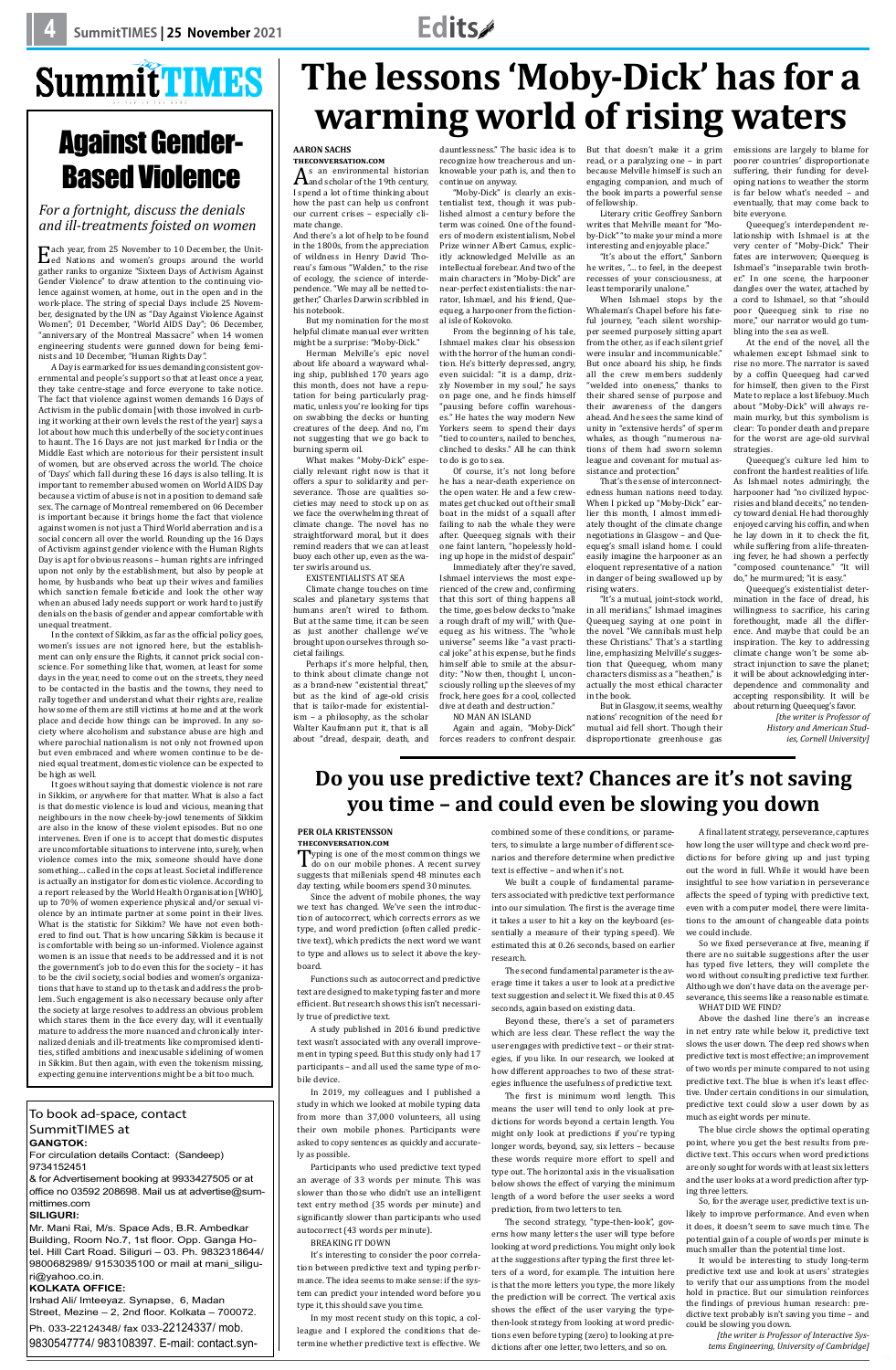# Have a story to share? email us: news@summittimes.com

www.summittimes.com | news@summittimes. com | advertise@ summittimes.com

# **Uttarakhand govt clears sports policy**

**Dehradun Nov 23 (PTI):** The ent at a tender age and start jana, he said. Uttarakhand Cabinet on Tuesday gave its approval to sports policy, 2021 announcing several steps to hone budding sports talent in the state and a slew of incentives for players who represent the state in national and international events.

According to the new sports policy, a physical and sports aptitude test will be conducted for children aged eight

honing their skills, Cabinet Minister Subodh Uniyal told reporters after the cabinet meeting chaired by Chief Minister Pushkar Singh Dhami.

years to identify sporting tal-yaman Khiladi Unnayan Yo-Centres of Excellence will be set up in the state for high priority games and 3,900 rising sportspersons aged 8-14 years selected on the basis of merit every year will be paid Rs 1500 per month under the Mukhya Mantri Udi-

Players aged 14-23 years will be provided scholarships of Rs 2000, sports kits, tracksuits and other tools and equipment related to the games they play to encourage them under the scheme.

Out of turn appointment procedure on B and C grade posts in government departments will be simplified for medal winners from the state at major sports events, Uniyal said.

represent the state at prestigious national and international events or to attend training camps will be entitled to travel for free in Uttarakhand Roadways buses.

Sportspersons going to al and Investment Policy, 2021.

There will be a sports quota of five per cent for talented sports persons in educational institutions and expansion of sports infrastructure all over the state, he said.

The Cabinet also approved the Uttarakhand Mega Industri-

## **UP: Factory fined Rs 7 lakh for polluting air Muzaffarnagar (UP),**

**Nov 24 (PTI):** The Uttar Pradesh Pollution Control Board has imposed a fine of Rs 7.12 lakh on a factory producing chemical compounds for allegedly polluting the air in Shamli district, officials said on Wednesday.

The factory, located on the Panipat Road in Shamli, produces compounds such as ferrous sulphate powder and magnesium sulphate among others. It was slapped with a fine of Rs 7,12,500 after it was found guilty of emitting hazardous gases in excess to the prescribed limits, Pollution Control Board regional officer Ankit Singh said.

He said the action is part of the crackdown



constituted for the purpose of protecting and improving the quality of air in Delhi and sur-

# Ethiopia says Abiy at war front, handing duties to deputy

**NAIROBI, Kenya (AP)**: Ethiopia's government said Wednesday that Prime Minister Abiy Ahmed has gone to the battlefront to take charge in a yearlong war and left

the daily work of running the country to his deputy as rival fighters approach the capital, Addis Ababa. The 45-year-old prime minister, a Nobel Peace Prize winner and former soldier, arrived at the front on Tuesday, government spokesman Legesse Tulu told reporters without giving details on the location, and state media did not show images of him. Deputy Prime Minister Demeke Mekonnen is handling day-to-day government activities, Legesse said.

The war in Africa's second-most populous nation has killed an estimated tens of thousands of people, and countries including France, Germany and Turkey have told their citizens to leave immediately as rival fighters from Ethiopia's northern Tigray region advance.

U.S. envoy Jeffrey Feltman on Tuesday told reporters he fears that "nascent" progress in mediation efforts with the warring sides could be outpaced by the "alarming" military de-

velopments. The Tigray rale."

forces dominated the previous national government for 27 years before Abiy took office in 2018, and a growing political rift turned to war in November 2020. The Tigray forces have said they want Abiy out. Abiy's government wants the Tigray forces, which it has designated as a terrorist group, to withdraw to their region.

"Unless there is some kind of divine intervention, I don't see any chance for a peaceful resolution through dialogue because the positions are highly polarized," said Kassahun Berhanu, professor of political science at Addis Ababa University, who added he believed Abiy's decision to go to the front is "aimed at boosting popular mo-The prime minister this week not only announced he would go to the battlefront but also invited Ethiopians to join him, the latest call for every able citizen in the country of more than 110 million people to join the fight. Hurried military trainings and allegations of forced conscription have occurred in recent months, while

analysts have warned of the growing presence of ethnic-based militias as the military was said to be weakened.

Millions of civilians are trapped and going hungry because of the war. Ethiopia's government has blockaded the Tigray region for several months, fearing that humanitarian aid will end up in the hands of fighters, while hundreds of thousands of people in the neighboring Amhara and Afar regions are beyond the reach of significant aid after the Tigray forces retook their region in June and began

fighting their way toward the capital.

Another target of the Tigray forces appears to be the supply line from neighboring Djibouti to Ethiopia's capital, and the U.S. envoy on Tuesday in remarks to reporters warned the fighters against cutting off the road to Djibouti or entering Addis Ababa. That could be "cata-

strophic" for the country, Feltman said.

African Union envoy Olesegun Obasanjo also has been mediating but has not spoken publicly about his work in recent days.



**Amaravati, Nov 23 (PTI):** The Andhra Legislative Council on Tuesday passed a Bill to Repeal the controversial AP Decentralisation and Inclusive Development of All Regions Act, 2020, that was intended to establish three capitals for the state.

But the opposition BJP and Progressive Democratic Front members demanded that the government stick to only one capital city -- Amaravati -- for the state and drop the idea of bringing in a fresh legislation to enable establishment of three capitals.

Finance and Legislative Affairs Minister Buggana Rajendranath moved the Repeal Bill in the Council on Tuesday, a day after the Assembly cleared it.

Chief Minister Y S Jagan Mohan Reddy had told the Assembly that they would bring a "comprehensive, complete and better" Decentralisation Bill afresh.

BJP floor leader P V N Madhav decried the government's plan to bring in a fresh legislation and demanded that only Amaravati be continued as the state capital.

"We welcome the re-

three capitals law, but we

don't want another new legislation on that," he stressed. Madhav asked the government to do justice to thousands of farmers

in Amaravati region, who gave up 33,000 acres of their rich fertile lands for development of the capital city.

peal of the controversial thority Act, 2014. The Repeal Bill also revived the AP Capital Region Development Au-

PDF legislators K Lakshmana Rao, K Narasimha Reddy and Venkateswara Rao too welcomed the repeal Bill, but said the state should have only one capital.

#### **Forest officers, illegal tree fellers exchange fire at Assam-Arunachal border**

**Lakhimpur, 24 Nov [PTI]:** Illegal tree fellers from Arunachal Pradesh and forest officers of Assam exchanged fire along the inter-state boundary in Lakhimpur district on Tuesday, a senior official said. However, none were injured in the incident that took place in Ranga Reserve Forest, he said.

Lakhimpur Divisional Forest Officer (DFO)

Ashok Kumar Dev Choudhury said that Rampur Range Beat Officer Banamali Narah heard sounds of felling of trees in the morning when he was

jogging in the area. "(Mr) Narah immediately informed me and I asked him to go to the spot with a team and check it. As they approached the location, the miscreants fired one

two rounds at the team," Mr Choudhury told news agency PTI.

The forest personnel retaliated and fired three rounds at them, he said.

## round in the air and then Choudhury added. **German business confidence**

"As the forest team was not prepared to handle such attacks, I asked my officers to return for their safety. Later, I informed the police and district officials for necessary action," Mr

**drops for 5th consecutive month**





The Ifo institute said its monthly confidence index dropped to 96.5 points in November from 97.7 last month. Companies' assessment of both their current situation and their outlook for the next six months worsened. It was the lowest figure since February.

"Supply bottlenecks and the fourth wave of the coronavirus are<br>challenging German companies," Ifo said in a statement. It said that while manufacturers' future outlook brightened somewhat, that of firms in the service sector deteriorated, with the steep rise in COVID-19 infections to a string of new records leading to a

plunge in expectations in the tourism and hospital-

ity industries.

The Ifo survey is based on responses from about 9,000 companies in various business sec-

tors.

While the new wave of coronavirus infections has prompted increasing restrictions in Germany and looks likely to lead to more, the country's post-election political transition appears on course to end soon, removing another source of uncertainty.

The three parties that have been negotiating to form Germany's next government planned to present their coalition agreement later Wednesday, a key move toward a new administration under center-left leader Olaf Scholz taking office in the coming weeks.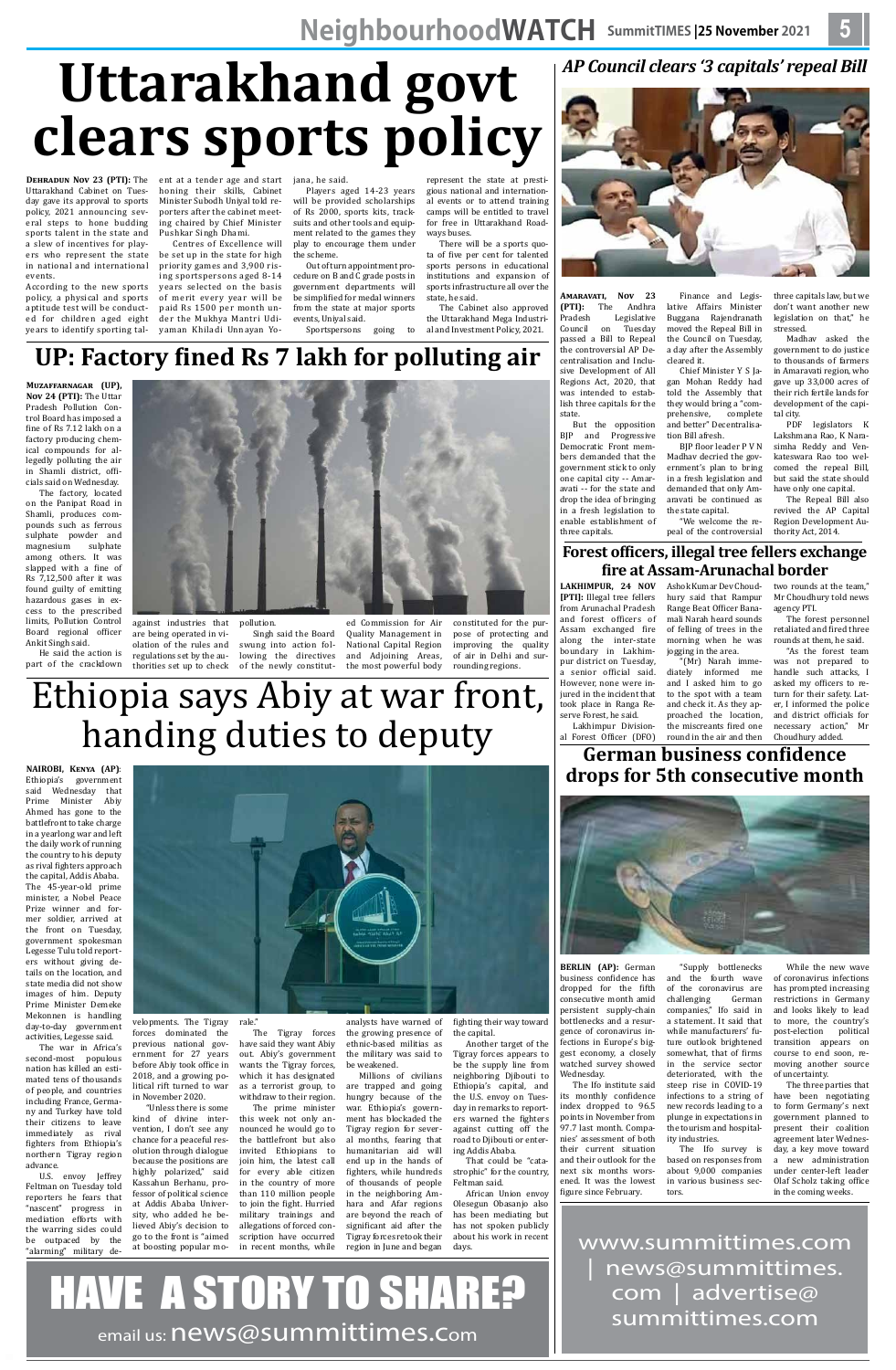**6 SummitTIMES | 25 November 2021**

#### To book ad-space, contact SummitTimes at GANGTOK:

For circulation details Contact: (Sandeep) 9734152451 & for Advertisement booking at 9933427505 or at office no 03592 208698. Mail us at advertise@summittimes.com **Siliguri:**

Mr. Mani Rai, M/s. Space Ads, B.R. Ambedkar Building, Room No.7, 1st floor. Opp. Ganga Hotel. Hill Cart Road. Siliguri – 03. Ph. 9832318644/ 9800682989/ 9153035100 or mail at mani\_siliguri@yahoo.co.in. **Kolkata office:**

Irshad Ali/ Imteeyaz. Synapse, 6, Madan Street, Mezine – 2, 2nd floor. Kolkata – 700072. Ph. 033-22124348/ fax 033-22124337/ mob. 9830547774/ 983108397. E-mail: contact.synapse@gmail.com/ irshad\_ali123@rediffmail. com

# **Doncic returns, Mavericks beat Clippers in OT to snap skid**

**LOS ANGELES (AP):** It would have been understandable if the Dallas Mavericks folded in overtime against the Los Angeles Clippers after blowing a 10-point lead.

Kristaps Porzingis and Luka Dončić weren't about to let that happen, though, and they dominated the final five minutes.

Porzingis scored 30 points, including six in overtime, and Dončić had 26 in his return to the lineup as the Mavericks defeated the Clippers 112-104 on Tuesday night.

"For a second you are disappointed because we should have finished them off (in regulation), but I think we are growing mentally as a team," said Porzingis, who has scored 20 or more points in a career-high seven straight games. "We realized it was five more minutes and we went out there and proved we are the superior team."

The Mavericks were up 102-92 late in the fourth quarter before the Clippers scored 11 of the final 12 points to force overtime, including a 3-pointer by Paul George at the buzzer.

"That second felt like it was forever. Guess I just got free and let it fly," George said.

Dallas, though, put up the first seven points of overtime and outscored Los Angeles 9-1 to snap a three-game skid that included a six-point loss to the Clippers on Sunday.

Dončić, who missed the past three games due to left knee and ankle sprains, also had nine rebounds and nine assists in 41 minutes.

Dallas trailed by six at halftime but scored 38 points in the third quarter to grab an 80-76 advantage going into the



final 12 minutes. Dončić had 15 points in the period and four assists that resulted in 10 additional Mavericks points.

"Overtime in the first game back? That's tough. But we got the win and I am happy," Dončić said.

Dallas coach Jason Kidd was happy with the way his two stars played, especially Porzingis, who made all 10 of his free throws in 40 minutes of action.

"He's playing at a very high level. He didn't force<br>anything. Sometimes anything. Sometimes when a star player comes back others might change their game but he didn't," Kidd said. "Luca's prep work the past two days was at a high level. He has a great feel and there's a big trust that the other guys were going to make plays."

Reggie Jackson led the Clippers with 31 points, his most in 2 1/2 seasons with the team. George scored 26.

Jackson hit a 3-pointer with 4.2 seconds remaining to get LA within 102-100. George then fouled Maxi Kleber with 1.9 seconds remaining. Kleber made his first free throw, but missed the second. George grabbed the rebound and called a timeout with 1.1 seconds remaining.

After the Clippers moved the ball to midcourt, Terance Mann passed to George, who hit a 3-pointer from the right corner to send it to overtime.

"We wanted a catch-andshoot. Terance made a good pass and he made a big shot for us," Clippers coach Tyronn Lue said.

The teams were facing each other for the second time in three days and things got chippy at times. Dončić received a technical foul late in the first quarter for taunting Mann. The two teams — who don't meet again until February —

don't have many warm feelings toward each other after a contentious first-round playoff series last season that the Clippers won in seven games after trailing 3-1.

"Two great teams. Great players. Both of us come out and focus on our principles," said Jackson, who also had 10 rebounds. "A lot of similarities. I think we're gonna continue to have great battles." COLD, THEN HOT

The Mavericks were 6 of 30 on 3-pointers in Sunday's loss and started Tuesday's game missing their first 13 from beyond the arc before warming up. They went 12 for 26 the remainder of the game. TIP-INS

Mavericks: Dorian Finney-Smith, who had a season-high 17 points, scored eight points during a 16-5 run midway through the fourth to give Dallas a double-digit lead. ... Jalen Brunson injured his left foot in the first half and did not return. ... Reggie Bullock (non-

COVID-19 illness) and Frank Ntilikina (right calf strain) did not play.

Clippers: George missed his first five shots from the field and didn't get his first basket until there was 1:44 remaining in the first half. ... Marcus Morris Sr., who missed 15 games due to a left knee injury, had 10 points in 31 minutes. ... Nicolas Batum entered the NBA's health and safety protocol before the game and is expected to miss at least 10 days. LA canceled its morning shootaround for precautionary reasons. ... The Clippers' largest lead was 11 points during the first quarter and late in the second before Dallas scored the last five points to get to 48-42 at halftime. ... Mann received a flagrant 1 foul during the third quarter.

UP NEXT

Mavericks: Return home to face the Washington Wizards on Saturday.

Clippers: Host the Detroit Pistons on Friday.

# **With Shubman set for new middle-order slot, India to modify Test match ploy**

**Kanpur, Nov 22 (PTI)**: The Indian team management, in all likelihood, will ask the talented Shubman Gill to bat in the middle-order in the upcoming Test series against New Zealand to see if the youngster can take on the attack in the absence of big guns, if required. It is understood that Shubman has been told that he would batt in the middle-order in the first Test against New Zealand in Kanpur, where Ajinkya Rahane will lead the team in the absence of Virat Kohli, who is on a break. With no Rohit Sharma for the two-Test series, it is an ideal opportunity for the team management to check out Gill's prowess as a middle-order batter in the long run when both Kohli and Rohit will be back for the South Africa tour. KL Rahul, as of now, is a certainty at the top of the pack and his fine show in England has only reaffirmed his status as one of the most stylish Indian batters in the current team.



He will open with Mayank Agarwal against the BlackCaps. But how would it be to see

Shubman in the middle-order? Former national selector Jatin Paranjape, who was part of the panel that handed a Test

debut to Gill in Australia, feels that it won't be a very bad idea. "I am always a believer that rigidity in team selection doesn't help. I actually feel that

playing Shubman as a middle-order batter will help the team. A certain amount of flexibility always helps," Paranjape told PTI.

It is understood that the new selection committee un-

der Chetan Sharma and the current team management feels that they need at least one player in that middle-order apart from Kohli, who can take the attack back to the opposition camp.

Had they included Hanuma Vihari also in the set-up, there would have been three players Cheteshwar Pujara, Ajinkya Rahane and Vihari -- who play with the same approach.

If that wasn't enough, Indian team also has Wriddhiman Saha, who is more of a survivor, without a free-flowing game, unlike India's first-choice keeper-batter Rishabh Pant, who will also be on a break.

A batting-order without Rohit, Kohli and Pant requires players with intent and there in comes Gill, who has a wide range of strokes. Having played the new ball, he can also be good against the second new ball when the opposition pacers would be tiring.

The advantage of not hav-

ing to face Trent Boult's incoming deliveries is also likely to work in India and Gill's favour.

The interesting choice will be when Kohli is back at number four in the Mumbai Test and if Gill scores runs and one among Pujara and Rahane fails, what are the options present for coach Rahul Dravid?

Paranjape feels that a specialist opener will not make much of a difference in Indian conditions where there won't be much seam and swing on offer after a certain period of time.

"I don't think in India, it's going to make a lot of difference because overseas it's more of a specialised role opener or middle-order. If they use Shubman in the middle-order, I believe it will work as the SG ball will lose its shine pretty quickly.

"In fact, if you see, KL Rahul had batted in the middle-order and had some success early in his career. Shubman can replicate that," Paranjape explained.

But won't Gill, who has three half-centuries as an opener in his eight Test matches, find it difficult to straightaway adjust to his new role?

"When you are a young player, the capability to adapt to various roles is much quicker than at later stages of your career when you have already played 50 Test matches," said Paranjape, who in his time as selector had to extensively deal with explaining the players as to what role the team expects from them.

The selectors have included Shreyas Iyer as a specialist middle-order batter but the Mumbaikar might have to wait for his Test debut. Paranjape feels, it should happen in due course of time as a few slots will certainly open up.

"Look sooner or later, Cheteshwar and Ajju (Rahane)

won't be playing. So, two out of three between Vihari, Shubman and Shreyas will grab those middle-order slots.

"Even if, Shreyas doesn't get an opportunity in this series, I won't be very disheartened as his time will certainly come," Paranjape added.

In fact, he termed Mayank Agarwal as "unlucky" to have lost his Test spot in recent times with Rohit and Rahul giving the team great starts in England during the four Test matches.

Worse, even if Mayank does well, he will have to sit out when India play the Test matches in South Africa, starting December 17.

"I would say it's a bit unfair for Mayank but I won't say that he has been treated unfairly. It's just that circumstances are unfair as he has not been able to get a lengthy run because of the amount of white ball cricket we have played in the interim. But that's the way it goes," he reasoned.

## *Knicks recover to beat Lakers team missing suspended James*

**NEW YORK (AP):** LeBron James couldn't be in the building. Anthony

Davis almost wasn't. With one superstar suspended and another sick, the Los Angeles Lakers already had big problems. Then they created one more for themselves by falling into a 25-point hole.

"We weren't playing hard enough. Simple," Russell Westbrook said.

They turned it around but the New York Knicks recovered, with Evan Fournier scoring 26 points and Immanuel Quickley adding 12 of his 14 in the fourth quarter for a 106-100 victory Tuesday night.

Julius Randle added 20 points, 16 rebounds and five assists for the Knicks, but sat for eight minutes of the fourth quarter after picking up his fifth foul. Quickley made sure that didn't matter, hitting four 3-pointers in the period. "He's fearless," Ran-

dle said. Westbrook had 31 points, 13 rebounds and 10 assists, with 18 points in a sensational third quarter that helped Los Angeles tie the game. But with Carmelo Anthony's shot off in his old home, the Lakers never could take the lead.

They beat Detroit on Sunday after overcoming a 17-point deficit in the game James was ejected from for striking Pistons center Isaiah Stewart in the face and drawing blood. The NBA suspended the superstar forward for one game.

But the best Los Angeles could do in this one was tie it twice after New York dominated most of the first two quarters. "No team wants to

bench with his fifth foul with 9:18 remaining and was hit with a technical foul from there that allowed the Lakers to cut it to 90-87. But Obi Toppin scored before Quickley made a 3-pointer to push it back to eight, and it was back into double digits when another 3 by Quickley made it 105-93 with 4:58 to play. "We were just trying

to buy some time there and that group ended up going on a little bit of a run, so it allowed us to go a little bit longer (without Randle)," Knicks coach Tom Thibodeau said.

The Knicks raced to a 10-0 lead that grew to 36-15 on RJ Barrett's 3-pointer with 1:11 left in the first quarter. It was 59-35 with under 5 minutes remaining in the half before the Lakers put together a 16-2 run that trimmed it to 61-51 just before the break.

come out down 10-0, but it's a long game and we fought back and gave ourselves a chance Westbrook said. Davis, who woke up with a fever, had 20 points on 7-for-17 shooting. He said he arrived only about 45 minutes before the game and didn't have his usual warmup. "So I definitely think that he was a little bit drained and we used him differently," coach Frank Vogel said. "We tried to keep him in seven-minute and he did not play in his normal rotation, so it probably had an impact." Anthony was just 3 of 14 for 12 points, and the Lakers lost for the fourth time in five games. Randle went to the home. said. Lakers: Visit Indiana on Wednesday. Knicks: Host Phoenix on Friday.

"We can be really good man, we just have to trust how we play and when we have a way to play, just stay with it," Fournier said.

The Lakers scored nine straight to open the third and cut it to 63-60, and finally tied it for the first time at 79 on Anthony's dunk. TIP-INS

Lakers: Anthony got a loud ovation when he checked in during the first quarter. ... Talen Horton-Tucker missed all eight shots in a scoreless outing. Knicks: New York played without back-

up point guard Derrick Rose (sprained right ankle) and injured centers Mitchell Robinson and Taj Gibson. Thibodeau said Robinson, out with a concussion, is doing better but still has to clear the league's protocols before he can return. ... New York has won nine of the last 11 meetings at

MISSING OUT ON MSG

> Vogel called James one of the classiest players in the league who always plays the game the right way. He spoke with James, who was disappointed to miss a second straight visit to one of his favorite arenas. He was hurt last season when the Lakers played at Madison Square Garden.

"He wanted to play. I don't want to get into it more than that," Vogel

UP NEXT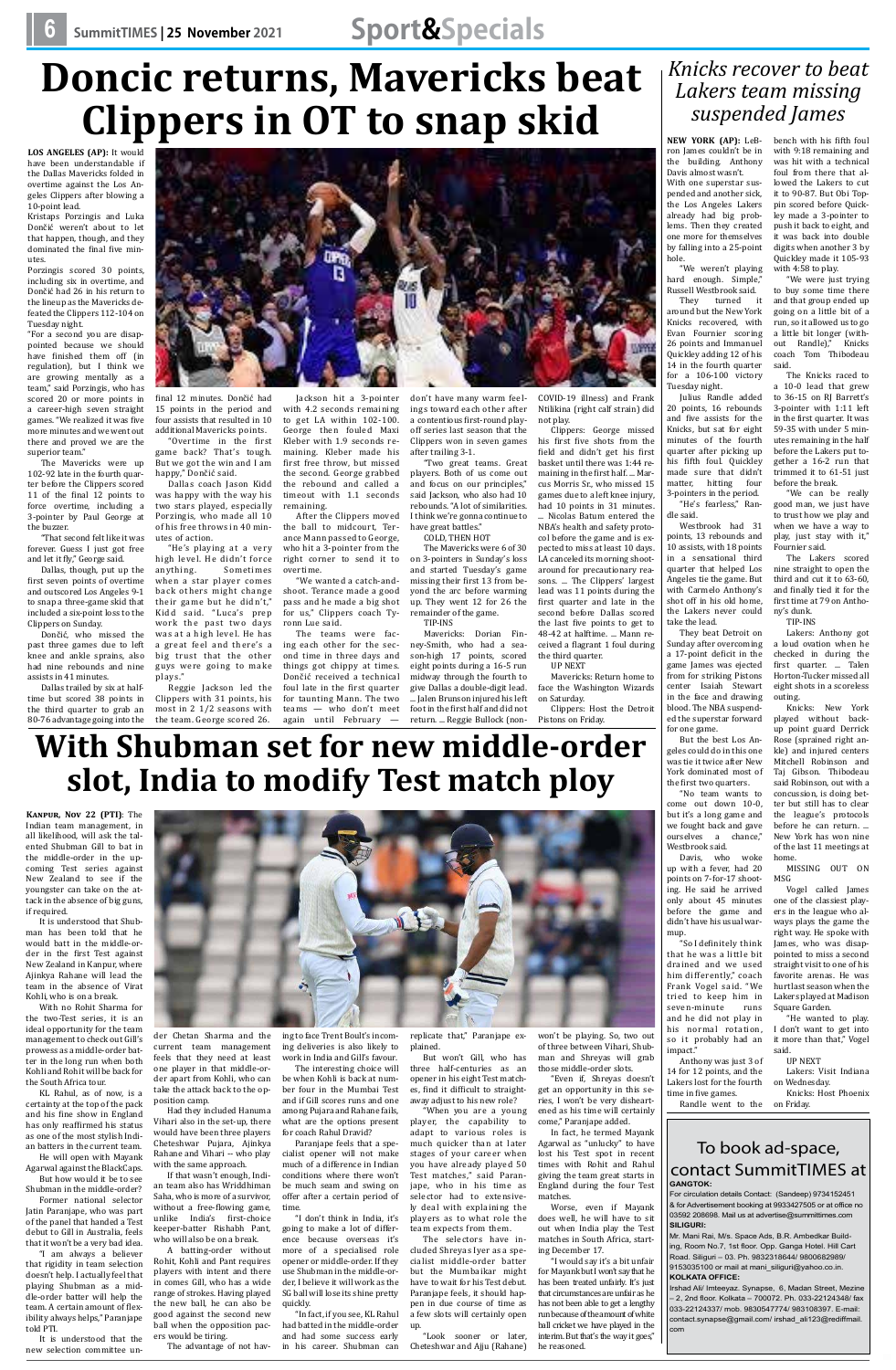to book advertisements in SummitTimes call 03592-208698, 9734152541, 964/102692, advertise $\omega$ summittimes.com,

## **ElseWhere**

# **Germany faces grim COVID milestone with leadership in flux**

**ESCHWEILER, Germany (AP):** Germany is set to mark 100,000 deaths from COVID-19 this week, passing a somber milestone that several of its neighbors crossed months ago but which Western Europe's most populous nation had hoped to avoid.

Teutonic discipline, a robust health care system and the rollout of multiple vaccines — one of them homegrown were meant to stave off a winter surge of the kind that hit Germany last year.

Yet complacency and a national election, followed by a drawn-out government transition, saw senior politicians dangle the prospect of further lifting restrictions even as Germany's infection rate rose steadily this fall.

"Nobody had the guts to take the lead and announce unpopular measures," said Uwe Janssens, who heads the intensive care department at the St. Antonius hospital in Eschweiler, west of Cologne.

"This lack of leadership is the reason we are here now," he said.

Doctors like Janssens are bracing for an influx of coronavirus patients as confirmed cases hit fresh daily highs that experts say is also being fueled by vaccine skeptics.

Resistance to getting the shot — including the one developed by German company Biontech together with its U.S. partner Pfizer remains strong among a sizeable minority of the country. Vaccination rates have stalled at 68% of the population, far short of the 75% or higher that the government had aimed for.



"We've increasingly got younger people in intensive care," said Janssens. "The amount of time they're treated is significantly longer and it blocks intensive care beds for a longer period."

Older people who got vaccinated early in 2021 are also seeing their immunity wear off, making them vulnerable to serious illness again, he said. Echoing problems seen during the initial vaccine rollout, authorities have struggled to meet de-

mand for boosters even as they tried to encourage holdouts to get their first shot.

Some German politicians are suggesting it's time to consider a vaccine mandate, either for specific professions or for the population as a whole. Austria took that step last week, announcing COVID-19 shots will become compulsory for all starting in February after seeing a similar reluctance to get vaccinated fuel fresh outbreaks and hospitalizations.

Since January, Germany has had to cut its ICU capacity by 4,000 beds due to lack of staff, many of whom have quit because of the pressure they endured earlier in the pandemic.

Germany's outgoing Chancellor Angela Merkel said in June that she didn't favor such a measure. Signaling a possible shift in position, Merkel summoned leaders from the three parties negotiating to form the next government for talks Tuesday at the chancellery to discuss the pandemic situation.

Merkel's likely successor, current Finance Minister Olaf Scholz of the center-left Social Democrats, has refused to be drawn on whether he would back compulsory COVID-19 shots.

Together with the environmentalist Greens and the pro-business Free Democrats, his party recently passed a law

that replaces the existing legal foundations for pandemic restrictions with narrower measures,<br>starting Wednesday. Wednesday. These include a requirement for workers to provide their employers with proof of vaccination, recovery or a negative test. But the change also makes it harder for Germany's 16 governors to impose hard lockdowns without getting approval

from state assemblies. Getting those majorities may be hardest in those states where case

numbers are highest. A recent study found infection rates are higher in areas where support is biggest for the far-right Alternative for Germany, a party that has campaigned against pandemic restrictions.

Last week Saxony, an eastern state with the highest infection rates and where the Alternative for Germany is particularly strong, announced that crematoria would be allowed to operate on Sundays to cope with the higher-than-usual number of deaths.

Meanwhile, German authorities have activated an emergency system to coordinate the distribution of seriously ill patients across the country. Earlier this month, two patients were taken from southern Germany to Italy for treatment, a significant change from last year, when Italian patients were being sent to German hospitals.

Germany boasted almost four times as many intensive care beds per capita as Italy had then, a factor that experts say

was key to the low German death toll at the time.

> "It's hard for people situation doctors and "We'll survive, some-

to cope with this, physically and psychologically," Janssens said of the nurses face in the coming months.

how," he added.

The World Health Organization's European office warned this week that availability of hospital beds will again decide how well the region copes with the expected rise in cases over the coming months — along with vaccination rates.

Based on current trends, Europe could see another 700,000 deaths reported across the 53-nation region by next spring, with 49 countries expected to see "high or extreme stress in intensive care units," the agency said Tuesday.

# **NASA launches spacecraft to test asteroid defense concept**

**LOS ANGELES (AP):** NASA launched a spacecraft Tuesday night on a mission to smash into an asteroid and test whether it would be possible to knock a speeding space rock off course if one were to threaten Earth.

The DART spacecraft, short for Double Asteroid Redirection Test, lifted off from Vandenberg Space Force Base atop a SpaceX Falcon 9 rocket in a \$330 million project with echoes of the Bruce Willis movie "Armageddon."

If all goes well, in September 2022 it will slam head-on into Dimorphos, an asteroid 525 feet (160 meters) across, at 15,000 mph (24,139 kph).

"This isn't going to destroy the asteroid. It's just going to give it a small nudge," said mission official Nancy Chabot of Johns Hopkins Applied Physics Laboratory, which is managing the project.

Dimorphos orbits a much larger asteroid called Didymos. The pair are no danger to Earth but offer scientists a way to measure the effectiveness of the collision.

Dimorphos com-

pletes one orbit of Didymos every 11 hours, 55 minutes. DART's goal is a crash that will slow Dimorphos down and cause it to fall closer toward the bigger asteroid, shaving 10 minutes off its orbit.

The change in the orbital period will be measured by telescopes on Earth. The minimum change for the mission to be considered a success is 73 seconds.

The DART technique

could prove useful for altering the course of an asteroid years or decades before it bears down on Earth with the potential for catastrophe. A small nudge "would

add up to a big change in its future position, and then the asteroid and the Earth wouldn't be on a collision course," Chabot said.

Scientists constantly search for asteroids and plot their courses to de-

termine whether they

could hit the planet. "Although there isn't

a currently known asteroid that's on an impact course with the Earth, we do know that there is a large population of near-Earth asteroids out there," said Lindley Johnson, planetary defense officer at NASA. "The key to planetary defense is finding them well before they are an impact threat."

DART will take 10

months to reach the as-

teroid pair. The collision will occur about 6.8 million miles (11 million kilometers) from Earth.

Ten days beforehand,

DART will release a tiny observation spacecraft supplied by the Italian space agency that will follow it.

DART will stream video until it is destroyed on impact. Three minutes later, the trailing craft will make images of the

impact site and material

that is ejected.

## *Malaysia, Singapore set to reopen borders to some travel*



**KUALALUMPUR, Malaysia (AP):** Malaysia and Singapore said Wednesday they will partially reopen their borders next week to fully vaccinated citizens and some others, after nearly two years of closure due to the pandemic that had stranded many Malaysian workers in the neighboring citystate away from their families.

Leaders from both countries said limited travel will be allowed across the land border from Monday, with plans to gradually relax restrictions. Air travel will reopen on the same day to fully vaccinated passengers, allowing quarantine-free travel between the two countries, with fewer restrictions.

Travelers crossing the Causeway Bridge that connects the island of Singapore with the Malaysian peninsula must be citizens, permanent residents or long-term pass holders, according to separate statements from the leaders of both governments. In the first phase, the number of travelers crossing the land border per day will be limited to 2,880 and required to travel on designated bus services, the statements

said.

The Causeway was one of the world's busiest land borders before the pandemic struck.

Singapore Prime Minister Lee Hsien Loong said the partial border reopening would give priority to workers in either country who have not been able to visit their families since the land crossing was shut in

March 2020.

Lee said the reopening of the border will be a "big step towards reconnecting our people and economies." A second land link will also subsequently be restored, he

added.

Limits on land border crossings will progressively be relaxed to include general travelers and other modes of transportation than the bus services, the state-

ments added.

Travelers, except children aged two and below, must test negative two days before entering Singapore and are required to register online before purchasing bus tickets. Unvaccinated children aged 12 and below must be accompanied by fully vaccinated parents or guardians, the govern-

ments said.

With more than 95% of the adult population in both countries fully vaccinated, Malaysian Prime Minister Ismail Sabri Yaakob said this has allowed both countries to reopen their land border in a "gradual, safe, systematic, and sustainable

manner."

More than 350,000 people crossed daily the Causeway before it was shut, mostly Malaysians working in Singapore due to a favorable exchange rate. Officials estimated that more than 100,000 Malaysians were stuck in the island-state after the

border closed.

## **Israeli, Moroccan defense ministers meet in landmark visit**

security cooperation, intelligence sharing, and future arms sales.

The memorandum of understanding is the centerpiece of a visit this week by Israeli Defense Minister Benny Gantz to Morocco, which established formal relations with Israel last year as part of the U.S.-brokered Abraham Accords.

Gantz's trip is the first official visit by an Israeli defense minister to one of the Arab states that normalized ties under the accords.

In a statement, Gantz said that the agreement was "very significant and will allow us to exchange ideas, enter joint projects and enable Israeli military exports here."

The agreement was signed during a meeting between Gantz and his Moroccan counterpart Abdellatif Loudiyi in Rabat, with military attaches and two Israeli parliament members in attendance. Gantz also

**RABAT, Morocco (AP):** Israel and Morocco signed a landmark agreement Wednesday that lays the foundation for red tunics, blue slacks where Gantz will visit at

> ing with Loudiyi, Gantz paid his respects at the tomb of Mohamed V, the grandfather of the reigning monarch.

> Morocco, the United Arab Emirates, Bahrain and Sudan signed agreements to normalize relations with Israel in 2020 as part of the Abraham Accords, which were brokered by the Trump administration.

met with the Moroccan military chief of staff, and was greeted by a color nity, and Rabat has one guard of soldiers clad in remaining synagogue,

and gleaming gold epaulets. Ahead of his meetthe close of his two-day trip.

Israel and Morocco enjoyed low-level diplomatic relations in the 1990s, but Morocco severed them after a Palestinian uprising erupted in 2000. Despite that, the two states have<br>maintained informal maintained relations. Nearly half a million Israelis claim Moroccan heritage more than 200,000 im-

migrated to Israel after the founding of the state in 1948 — and thousands visit the country

each year.

Morocco is still home to a small Jewish commu-

In exchange for Morocco normalizing relations with Israel, the Trump administration promised in December 2020 to recognize Moroccan sovereignty over Western Sahara, a disputed north African territory. The announcement upset decades of U.S. policy and international consensus that Western Sahara's status should be settled by a U.N. referendum.

Since then, the Biden administration has cautiously walked back that recognition.

The Abraham Accords broke a longstanding consensus among Arab states that normalization with Israel only take place as part of a resolution of the Israeli-Palestinian conflict. Because of that, the Palestinians view the agreements as a betrayal that eroded their leverage with Israel.